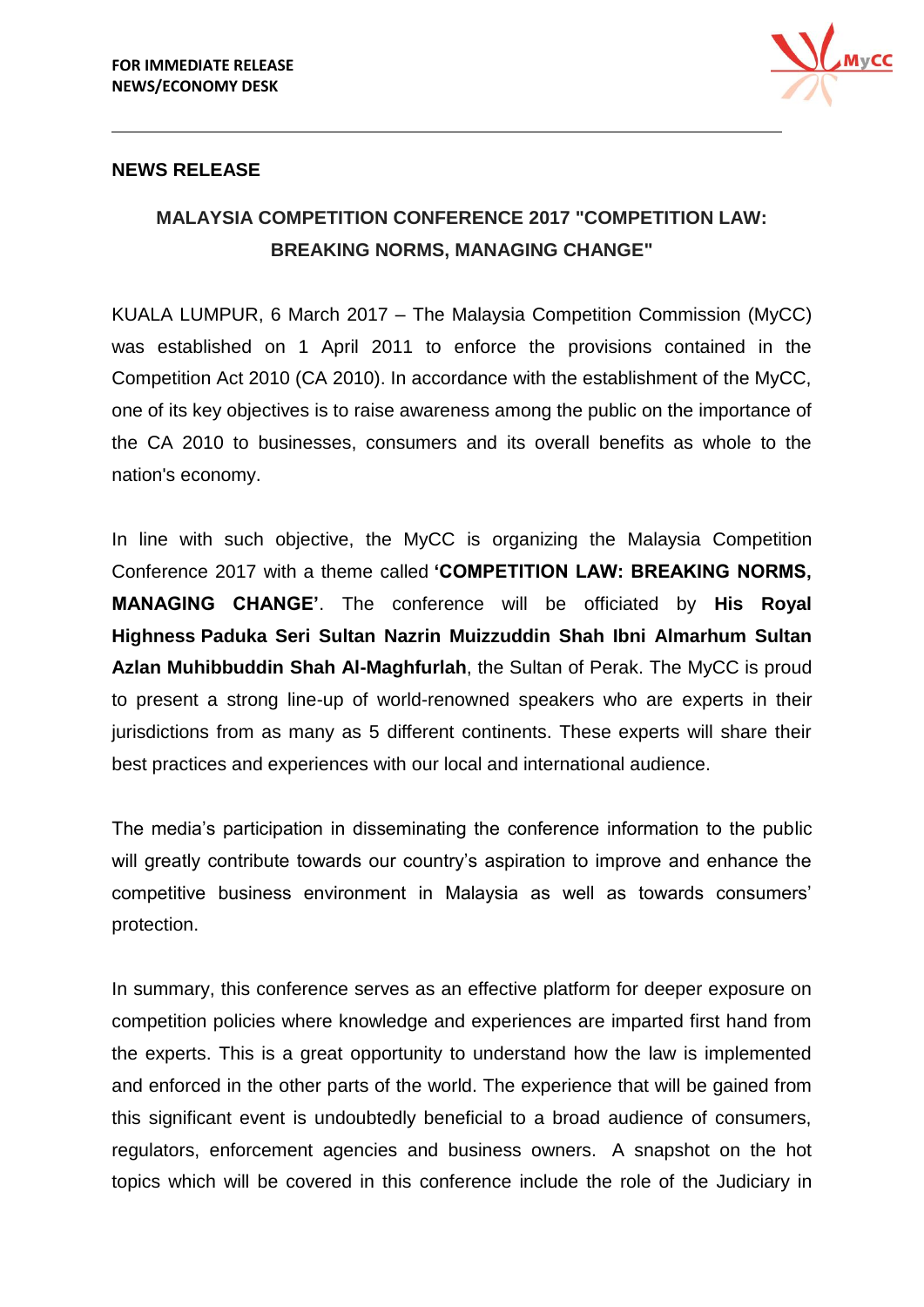

Competition Law and Policy, Competition Law and its Directions, Enforcement of Competition Law, Protecting Small and Medium-sized Enterprises and many more.

#### The confirmed VIPs who will be in attendance are:

- **I. His Royal Highness Paduka Seri Sultan Nazrin Muizzuddin Shah Ibni Almarhum Sultan Azlan Muhibbuddin Shah Al-Maghfurlah, the Sultan of Perak**
- **II. YB Dato' Seri Hamzah Zainuddin, Minister of Domestic Trade, Co-operatives and Consumerism**
- **III. YBhg.Tan Sri Dato' Seri Norma Yaakob, Chairman of the MyCC**

### The list of international and local speakers:

- 1. Dennis Davis, Judge President, Competition Appeal Court, Republic of South Africa;
- 2. Ragunath Kesavan, Member of the Commission, Malaysia Competition Commission (MyCC);
- 3. Andrey Tsyganov, Deputy Head, Federal Antimonopoly Service of Russia (FAS);
- 4. Y.Bhg. Datuk (Dr.) Hafsah Hashim, Chief Executive Officer, SME Corp. Malaysia;
- 5. Dr. Michael Schaper, Deputy Chair, Australian Competition and Consumer Commission (ACCC);
- 6. Marcus Bezzi, Executive General Manager, Competition Enforcement, ACCC;
- 7. Thomas Kramler, Head of the Digital Single Market Task Force, Directorate-General Competition for Competition, European Commission (EC);
- 8. Dr. Derek Ritzmann, Senior Vice President, COMPASS LEXECON;
- 9. Dr. Joao Eduardo Gata, Principal Advisor, Portuguese Competition Authority;
- 10. Christof Vollmer, Rapporteur of the 10th Decision Division, The Federal Cartel Office of Germany (Bundeskartellamt);